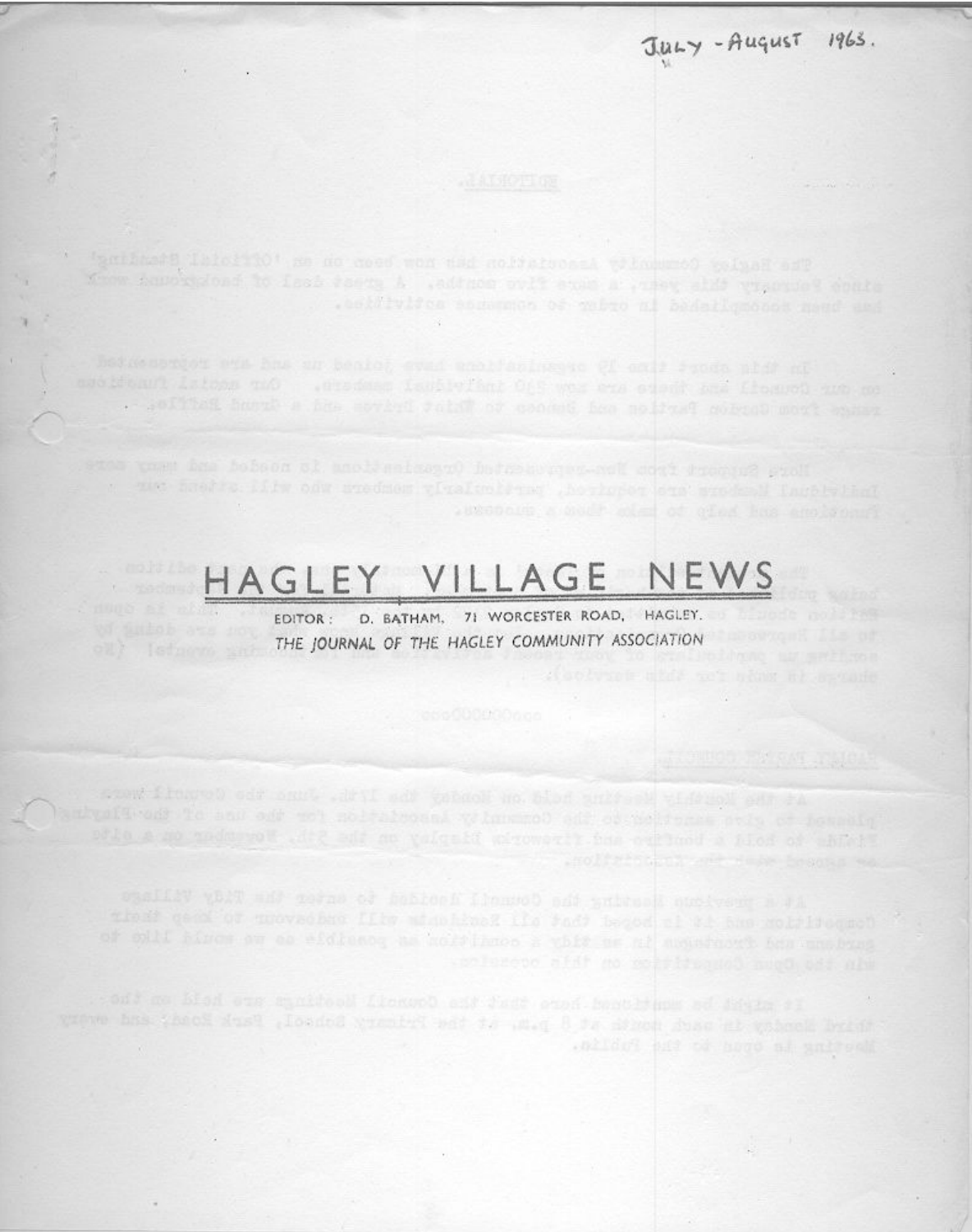## EDITORIAL.

The Hagley Community Association has now been on an 'Official Standing' since February this year, a mere five months. A great deal of background work has been accomplished in order to commence activities.

In this short time 19 organisations have joined us and are represented on our Council and there are now 230 individual members. Our social functions range from Garden Parties and Dances to Whist Drives and a Grand Raffle.

More Support from Non-represented Organisations is needed and many more Individual Members are required, particularly members who will attend our functions and help to make them a success.

The present edition of 'News! is a bi-monthly one, the next edition being published at the begining of September. Material for the September Edition should be submitted to Hagley 2322 by the 15th. August. This is open to all Represented Organisations. Let the Village know what you are doing by sending us particulars of your recent activities and forthcoming events! (No charge is made for this service).

## 00000000000

#### HAGLEY PARISH COUNCIL.

At the Monthly Meeting held on Monday the 17th. June the Council were pleased to give sanction to the Community Association for the use of the Playing Fields to hold a bonfire and fireworks Display on the 5th. November on a site as agreed with the Association.

At a previous Meeting the Council decided to enter the Tidy Village Competition and it is hoped that all Residents will endeavour to keep their gardens and frontages in as tidy a condition as possible as we would like to win the Open Competition on this occasion.

It might be mentioned here that the Council Meetings are held on the third Monday in each month at 8 p.m. at the Primary School, Park Road, and every Meeting is open to the Publin.

JULY - August 1963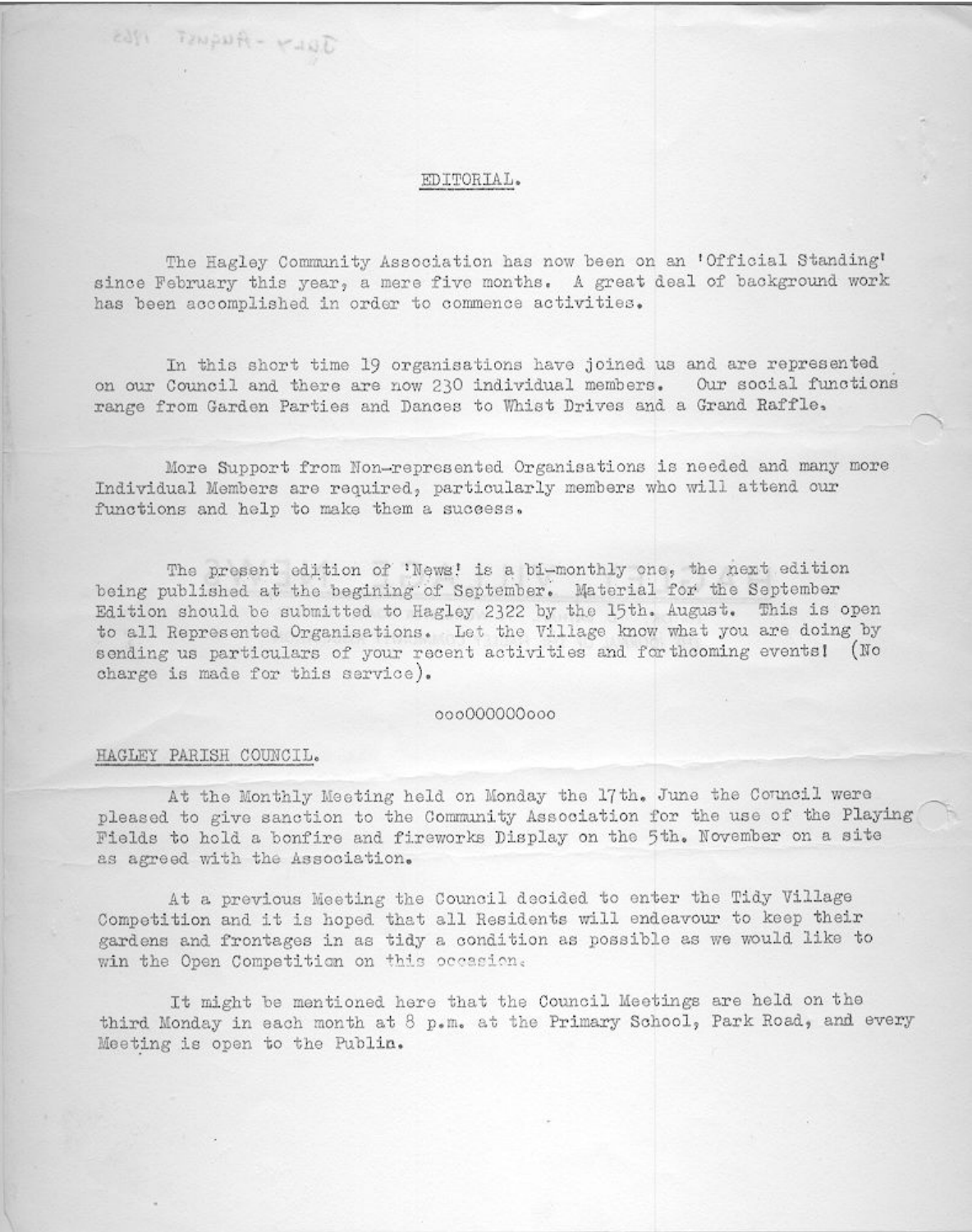Patron. President. Chairman. A costa bal Secretary. ol bo some tely with the seafe and onle :

Viscount Cobham. W.E.C.Stuart. A.H.Chattin. . The independent of the factor of the fake of the factor of the factor of the factor of the factor of the factor of the factor of the factor of the factor of the factor of the factor of the factor of the factor of the fac T.J.Edwards.

# ORGANISATIONS REPRESENTED.

Anglican Young Peoples Association Hagley Coffee Club. Conservatives, Ladies Section. Hagley Infant Welfare Clinic. Hagley & District Light Car Club. Hagley Parish Council. Hagley R.C.School. Hagley Women's Institute West Hagley Youth Association British Legion. Hagley Conservative Association. Hagley Hockey Club. Hagley Let's do a Play Club. Hagley Liberal Association. Hagley Parochial Church Council. Hagley Rambler Scouts. Young Wives Group. Worcestershire County Council.

United Nations Association (Local Branch). Assetted the water and the motopers and con-

NUMBER 3.

JULY - AUGUST 1963.

## REPORT OF THE ANNUAL GENERAL MEETING.

man - november presented to

The Annual General Meeting was held at Park Road Schools at 8.00pm on June 11th. Forty Members attended with most of the Representatives of Organisations. Mr.W.E.C.Stuart, Chairman of the Parish Council, kindly took the Chair. .... the company of the company of the company of the company of the company of the company of the company of the company of the company of the company of the company of the company of the company of the company of the company **Section** 

The following reports were received concerning the progress of the various Subcommitties:

CHAIRMAN'S REPORT by Mr. J.L.Hakney, who said that since the formation of the Association in February, the main work had been that of creating an effective organisation. Four Sub-committees had been formed, namely, Executive, Finance, and the company of the company of the company of the company of the company of Social and Membership.

Mr. Hakney expressed his thanks, on behalf of the Association, to Viscount COBHAM for giving us his Patronage.

. He reminded Members that the functions of the Community Association was to co-ordinate the work of Local Organisations and to provide recreational facilities for which there was an ever growing demand. As examples he mentioned the West Hagley Cricket Club, which had been re-formed as a section of the Association and enquiries which had been received concerning the possible formation of a Tennis Section.

He asked that every effort should be made to recruit new members. Anyone wishing to take answire part in the work of the Association would be very welcome.

Mr. Hakney concluded by talking about the intention of the Association to launch a public appeal to provide a Building Fund in the near future. TREASURER'S REPORT by Mr. A.H.Chattin. Mr. Chattin reported that three Donations had been received making a total of £110:10:0d. and that two Whist Drives had been held so far, which had made £8:17:6d. He went on to say that the Finance Sub-Committee was organising a Raffle for an out-board motor boat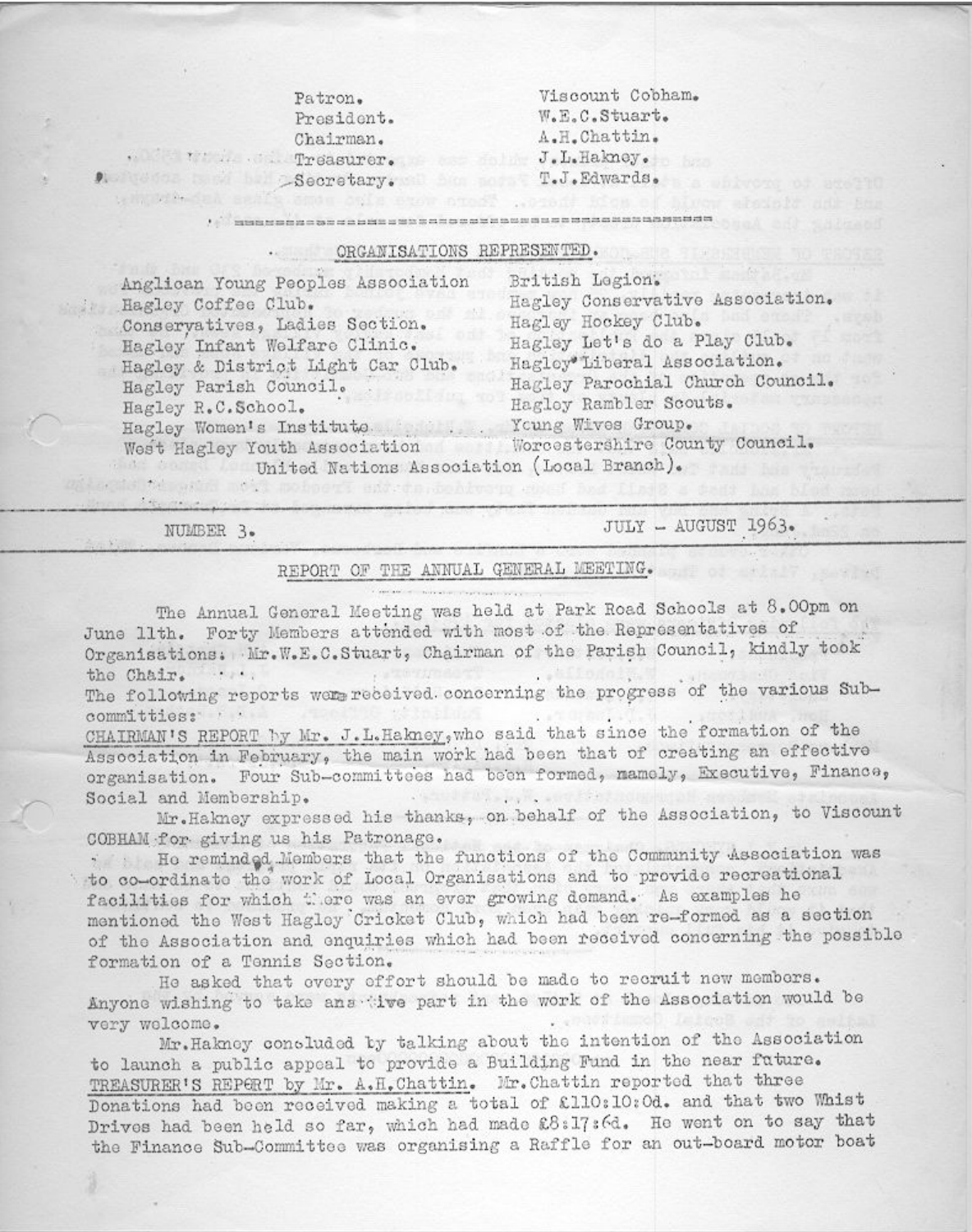and other prizes, which was expected to raise about £500. Offers to provide a stall at local Fetes and Garden Parties had been accepted and the tickets would be sold there. There were also some glass Ash-trays, bearing the Association Crest, to be offered for sale at 4/- each.

#### REPORT OF MEMBERSHIP SUB-COMMITTEE given by Mr.A.D.B.Batham.

Mr. Batham informed the meeting that Membership mumbered 230 and that it was increasing rapidly, 25 new members have joined during the previous few days. There had also been an increase in the number of Represented Organisations from 15 to 19 since the Publication of the last Hagley Village News. He then went on to outline the distribution and purpose of the Village News and asked for the co-operation of the Organisations and Sub-Committies in providing the necessary material in plenty of time for publication.

## REPORT OF SOCIAL COMMITTEE given by Mr. W.Nicholls.

Mr. Nicholls said that the Committee had been extremely busy since February and that Two Whist Drives, Two Jazz Dances and a Flannel Dance had been held and that a Stall had been provided at the Freedom from Hunger Campaign Fete. A Bring and Buy and Garden Party was being arranged at Dr. Turner's home on 22nd.June.

Other events planned were a Bonfire and Barbecue, Various Dances, Whist Drives, Visits to Theatres and so on.

#### The following Officers were elected for 1963/64.

| President.                                                                                                                                                                                                                     | W.E.C.Stuart.             | Chairman.                    | A.H. Chattin. |  |
|--------------------------------------------------------------------------------------------------------------------------------------------------------------------------------------------------------------------------------|---------------------------|------------------------------|---------------|--|
| Vice Chairman.                                                                                                                                                                                                                 | W.Nicholls.<br>Treasurer. |                              | J.L.Hakney.   |  |
| T.J.Edwards.<br>Secretary.                                                                                                                                                                                                     |                           | Hon.Solicitor.               | G.Jones.      |  |
| Hon. Auditor.                                                                                                                                                                                                                  | J.D.Jasper.               | Publicity Officer.           | A.D.B.Batham. |  |
| and the company of the second state of the company of the second state of the second state of the second state of the second state of the second state of the second state of the second state of the second state of the seco |                           | $T_{\text{max}} = T - T - T$ | T. J. Onlynn  |  |

Members Representatives.

 $-2$   $\pi$   $\pi$   $\pi$ 

Mrs. D. Cole. R.F.Willio.

LeveU&KGS. N.B.Jarrett.

Associate Members Representative. W.J.Potter.

Mr.F.J.SYMONDS, Chairman of the National Feberation of Community Associations, congratulated the Association on its rapid progress and said he was sure that there was every sign that progress would continue to be made and that it would very quickly gain even more momentum. He promised to continue to give it his full support.

The meeting closed at 9.45pm. and refreshments were served by the Ladies of the Social Committee.

telly one fait has should cliff to later a sulten burdens who had anylinged Drive bat at mo fast hort which had followed had no short companies and most pack the Pinner Street heat the organization a haftle a tor fort-bout-bout spanner and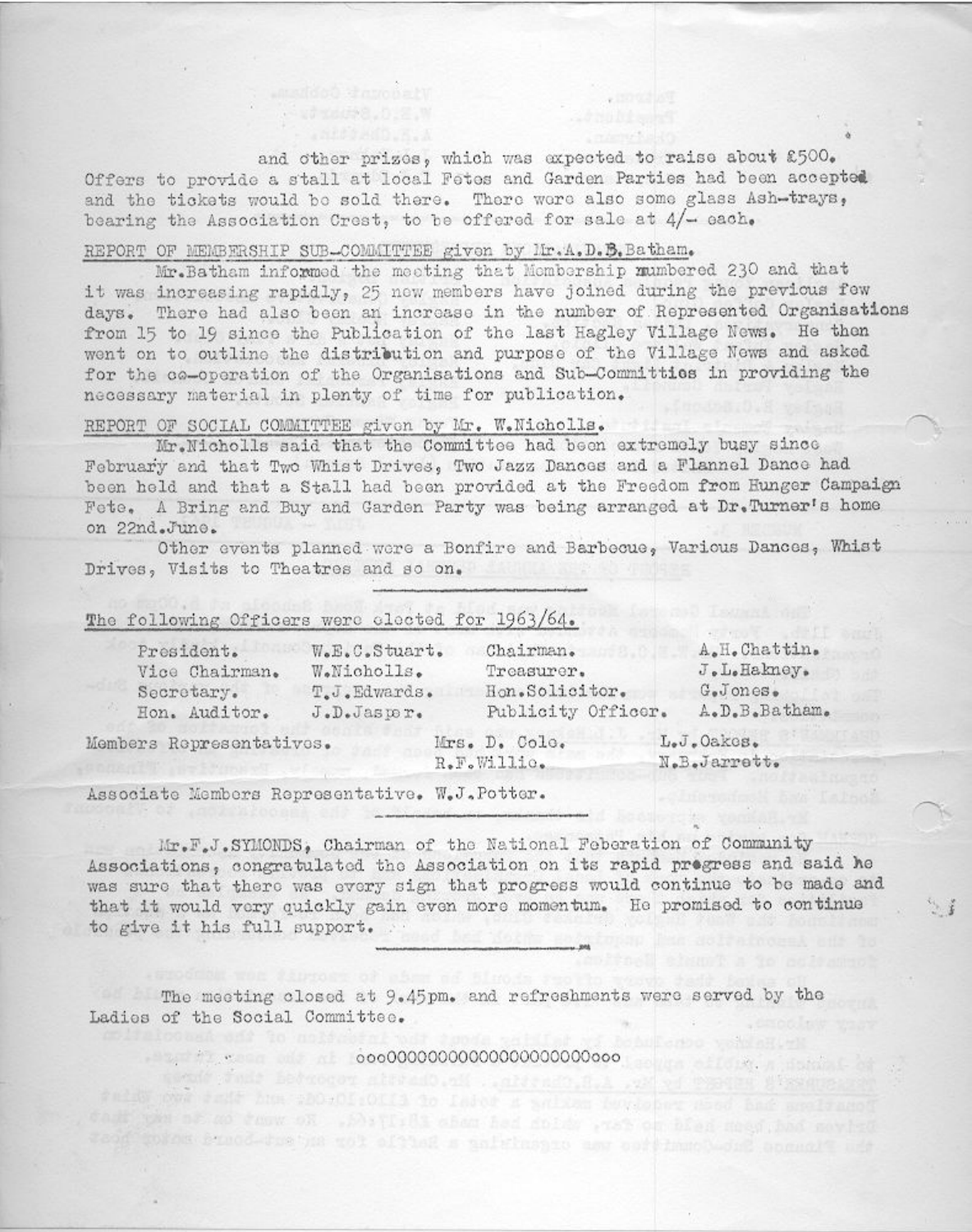MAGLEY COFFEE CLUB. The newly formed Coffee Club had its first meeting on Wednesday June 12th, presided over by Mrs. Pat Nicholls, with Mrs. Howard and Mrs. Akerman. Twenty-five mombers attended. Coffee and biscuits were served by Mrs. Brookes and Mrs. Chiverton. A second meeting was arranged for the 26th. June. Anyone interested should contact Mrs. Nicholls at Haglyy 3630.

HIAWATHA PICNIC RUN, 14th JULY. HAGLEY AND DISTRICT LIGHT CAR CLUB. Members of the Community Association are invited to take part in this event. START and FINISH at 'Manchester Inn' Romsley. First car away 2.00pm. Route 35 miles. Special prize for best Hagley Community Association Member! Special Childron's prize at end of event. Entrance fee 2/6d per car and Driver plus 1/-d per extra adult. Children free. Bring own pion c for after event, oups of toa will be provided. Any members intending to take part should contact Mr. B.J.SMITH at Hagley 3214 up to a day before in order than number of entrants can be ascertained.

# CRICKET SECTION.

| Results.  | Wed.12th June.                                                      | Halesowen 'A' 122 f4. West Hagley 121 f3<br>(A.Davies 48 n.o., R.Port 43). Lost by 1 run.                                                                           |
|-----------|---------------------------------------------------------------------|---------------------------------------------------------------------------------------------------------------------------------------------------------------------|
|           | Sat. 15th June.                                                     | West Hagley 107. Stourbridge Brit. Legion 66.<br>(Corbett 5 f30. Wakeley 5 f32) Won by 41.                                                                          |
| FIXTURES. | Wed. 3rd July<br>Sun. 7th July<br>Tue. 9th July.<br>Thu. 11th July. | Away v Stourbridge 'NALGO'<br>Home v City of Birmingham Symphony Orchestra.<br>Home v Halesowen College of Further Education.<br>Home v Stourbridge British Legion. |
|           | Tue. 16th July.<br>Sat. 10th August.<br>Sun. 8th Sept.              | Home v Smethwick Teachers.<br>Home v Dudley and Kingswinford.<br>Home v Old Hill Independents.<br>$V = W$ and $V = W$ and $V = W$ and $W = W$                       |

Saturday and Sunday matches will be in the Afternoon, and weekday matches will be in the evenings. Team vacancies still exist: anyone interested please contact Mr. Edwards, Hagley 2963.

#### NOTES FOR YOUR DIARY.

| Sunday 14th. July.  |        | Light Car Club, HIAWATHA PICNIC. Please see details |  |                                                            |
|---------------------|--------|-----------------------------------------------------|--|------------------------------------------------------------|
| Tuesday 16th. July. | above. | home, Hagley Close. NOTE CHANGE OF DATE.            |  | Hagley Women's Institute. GARDEN MEETING at Mrs. Malcolm's |

MEMBERSHIP of the Hagley Community Association is free and all that will be asked of anyone who joins is support by their presence at the numerous functions organised to promote social contact and to make money towards the building of a Community Centre. Mombers can, of course, volunteer to help on numerous committees, if they wish, and certain functions will have to be limited to Members only. The majority of functions, however, are open to the general public and all persons wishing to participate will be made welcome. Anyone wishing to join the Association or to learn more about its aims

and objects is invited to contact the Editor or any of the officers.

was trained as an was lost ups on the market car are the ast too the state of the